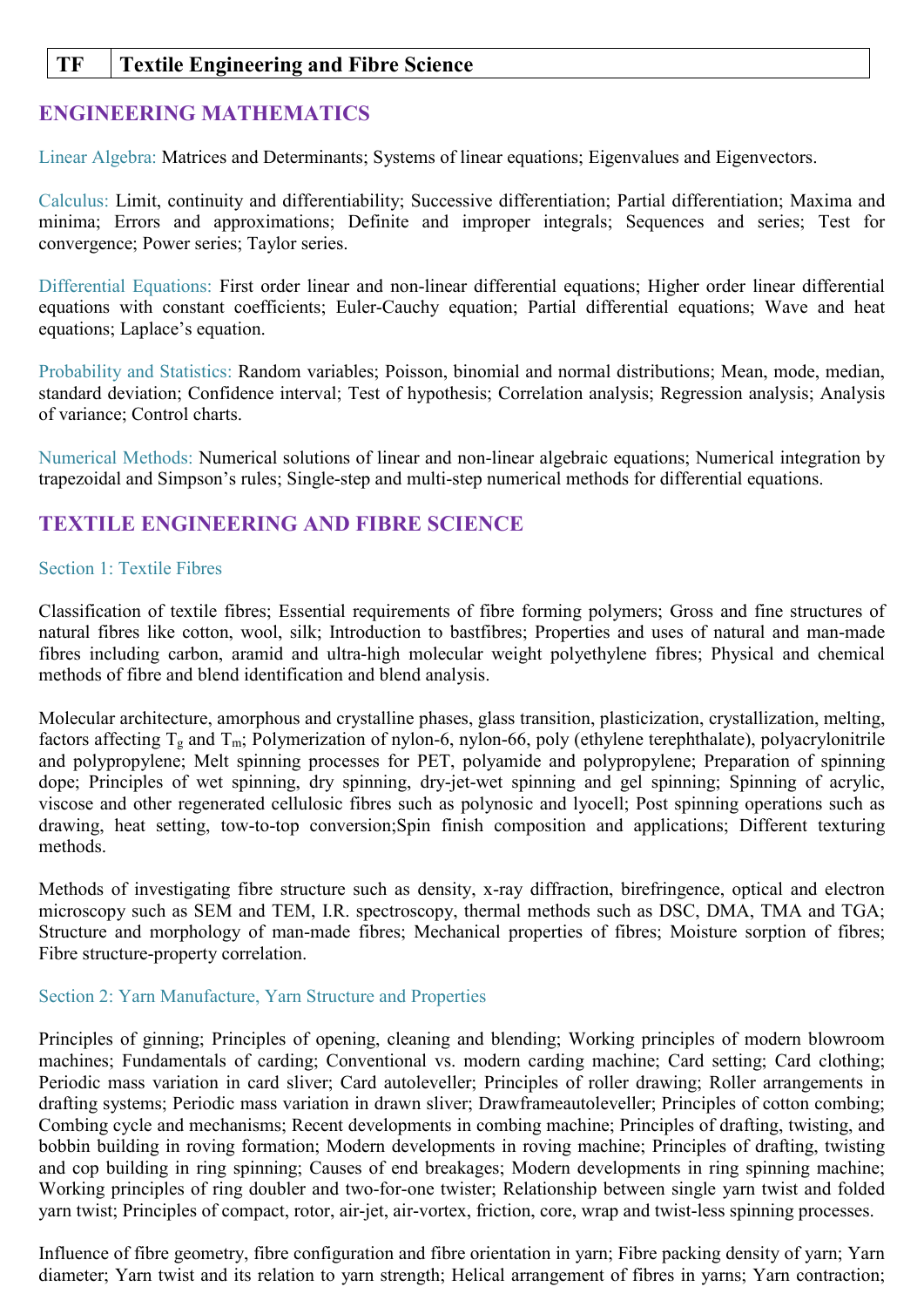Fibre migration in yarns; Stress-strain relation in yarn; Mass irregularity of yarn; Structure-property relationship in ring, compact, rotor, air-jet and friction spun yarns.

### Section 3: Fabric Manufacture, Structure and Properties

Principles of winding processes; Classification of winding methods; Patterning mechanism; Yarn clearers and tensioners; Different systems of yarn splicing; Warping objectives and classification; Different types of warping creels; Features of beam and sectional warping machines; Different sizing systems; Sizing of spun and filament yarns;Drawing-in process; Principles of pirn winding.

Primary and secondary motions of loom; Shedding motion; Positive and negative shedding mechanisms; Type of sheds; Tappet, dobby and jacquard shedding; Weft insertion; Mechanics of weft insertion with shuttle; Shuttle picking and checking; Beat-up; Kinematics of sley; Loom timing diagram; Cam designing; Effect of sley setting and cam profile on fabric formation; Take-up and Let-off motions; Warp and weft stop motions; Warp protection; Weft replenishment; Principles of weft insertion systems of shuttle-less weaving machinessuch as projectile, rapier, water-jet and air-jet; Principles of functioning of multiphase and circular looms; Types of selvedges.

Basic woven fabric constructions and their derivatives; Crepe, cord, terry, gauze, leno and double cloth constructions; Drawing and lifting plans.

Fundamentals of weft knitting; Classification of weft knitting technologies; Weft knitted constructions such as plain, rib, interlock and purl; Different knit stitches such as loop, tuck and float.

Principle of warp knitting; Classification of warp knitting technologies; Swinging and shogging motion of guide bar; Basic warp knit constructionsuch aspillar, tricot, atlas, inlay and nets. Fibre preparation processes for nonwovens; Web formation and bonding processes;Spun-bonding and meltblowing technologies; Applications of nonwoven fabrics.

Principles of braiding; Type of braids; Maypole braiding technology.

Peirce's equations for plain woven fabric geometry; Elasticamodel of plain-wovenfabric; Thickness, cover and maximum set of woven fabrics; Geometry of plain weft knitted loop; Munden's constants andtightness factor for plain weft knitted fabrics; Geometry of tubular braids.

### Section 4: Textile Testing

Sampling techniques for fibres, yarns and fabrics; Sample size and sampling errors.

Moisture in textiles; Fibre length, fineness, crimp, maturity and trash content; Tensile testing of fibres; High volume fibre testing.

Linear density of sliver, roving and yarn; Twist and hairiness of yarn; Tensile testing of yarns; Evenness testing; Fault measurement and analysis of yarns.

Fabric thickness, compressibility, stiffness, shear, drape, crease recovery, tear strength, bursting strength, pilling and abrasion resistance; Tensile testing of fabrics; Objective evaluation of low stress mechanical characteristics; Air permeability; Wetting and wicking; Water-vapour transmission through fabrics; Thermal resistance of fabrics.

### Section 5: Chemical Processing

Impurities in natural fibre; Singeing; Chemistry and practice of preparatory processes for cotton; Preparatory processing of wool and silk; Mercerization of cotton; Preparatory processes for manmade fibres and their blends; Optical brightening agent.

Classification of dyes; Dyeing of cotton, wool, silk, polyester, nylon and acrylic with appropriate classes of dyes;